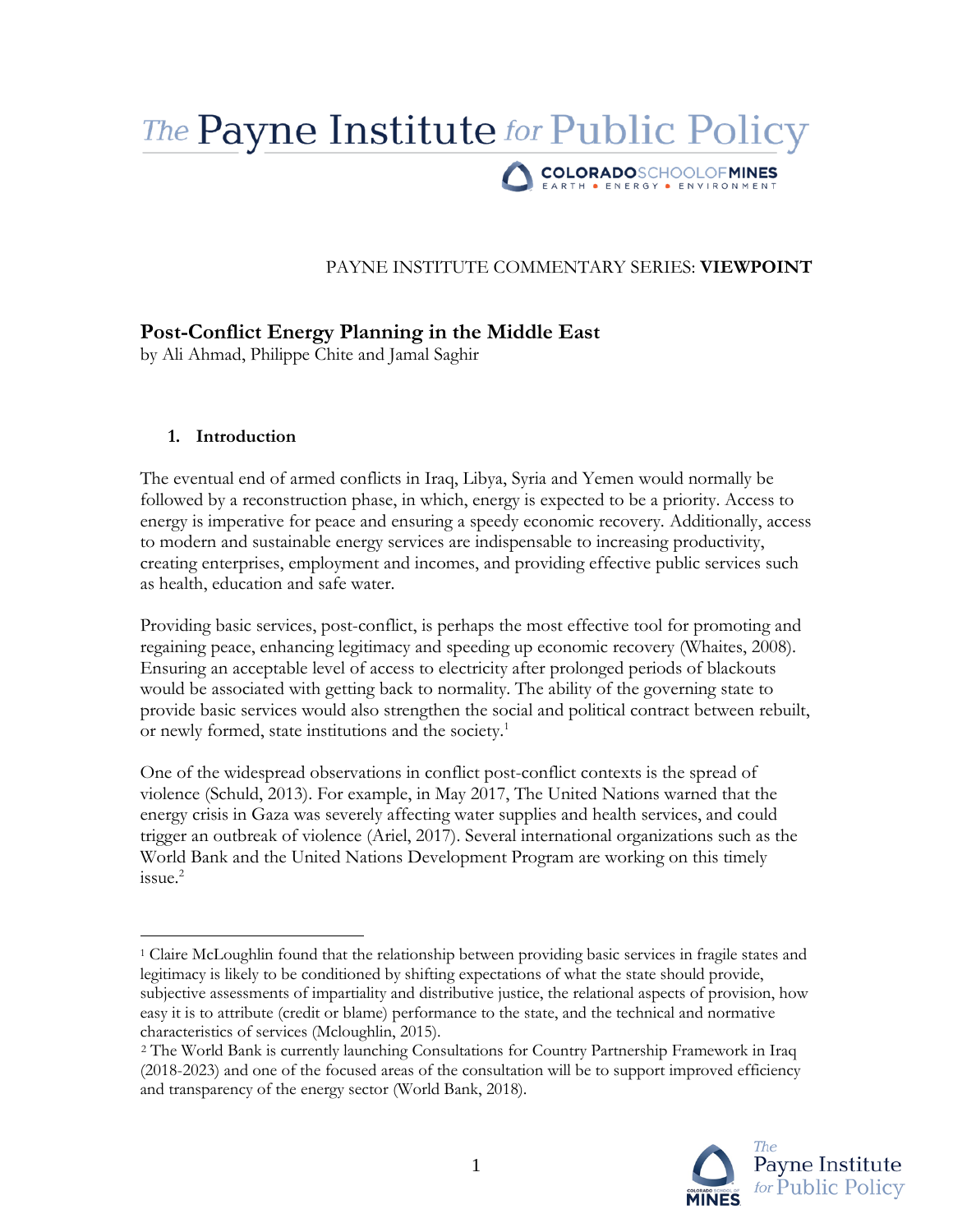In this paper, we examine the primary policy constraints that affect post-conflict energy planning in the Middle East region. The focus countries are Iraq, Syria, Yemen and Libya. We also highlight the role of renewable energy projects in promoting sustainable energy planning post-conflict.

## **2. Overview of Energy Sector's Realities in Conflict-affected States**

By the virtue of being a strategic target that promptly and deeply affects all life aspects, energy facilities, be it power generation plants or oil and gas fields, are generally one of the early victims of wars and armed conflicts. In Syria, for example, the damage mainly concentrated in the low and medium voltage grids in the combat areas. Additionally, a loss of generation capacity due to loss of natural gas led electricity production to fall by more than 50 percent (Hinawi, M., 2017). As fighting intensified, 2 of the 14 the generation plants have been destroyed -- Aleppo (1000 MW steam turbine) and Ziazon (460 MW).

Similarly, Iraq, Libya and Yemen's energy infrastructure have been badly hit by conflict. In Iraq, the damage to the power sector is estimated at \$7 billion (Gordon & Coles, 2018).<sup>3</sup> In Libya, damage to the assets owned by the national utility GECOL since 2011 amounts to \$15 billion, according to Ali Sassi, GECOL's CEO (AfrElec, 2018). As for Yemen, energy access was an issue even before the start of the conflict; however, the ongoing conflict has worsened the energy crisis in Yemen mainly due to fuel shortages (World Bank, 2017a). The capital Sana'a, which has a demand of around 500 MW, is barely supplied by 40 MW for a few hours a day, according to a note published by the World Bank last year.

Of course, the exact level of damage to existing energy infrastructure is yet to be established, as some of the conflicts in the region are still ongoing despite some serious stabilization efforts, particularly in Iraq and Syria. Damaged infrastructure could represent a window of opportunity to "start from scratch" and leapfrog into more modern energy systems, on the generation and transmission sides. As stated in details below, renewable energy systems have a great potential to remedy energy crisis post-conflict.

## **3. Understanding Policy Constraints**

Each country that is affected by conflict in the Middle East represents a unique case in terms of its conflict dynamics, availability of natural resources, existing infrastructure and its level of destruction, etc. These variables, among others, would impact how post-conflict energy plans and policies are shaped. Some of the major factors or constraints that are expected to influence the decision-making process on energy policies in conflict states in the region are:

## *Access to conventional energy resources*

Existence of proven oil and gas reserves is a double-edged sword. On one hand, they could be utilized either during or after the conflict to generate electricity using existing thermal

 $\overline{a}$ <sup>3</sup> After retreating, ISIL has left many of the important stations with improvised explosive devices, including a 400 KV station which supplies 20% of Mosul's energy (UN HABITAT, 2017).

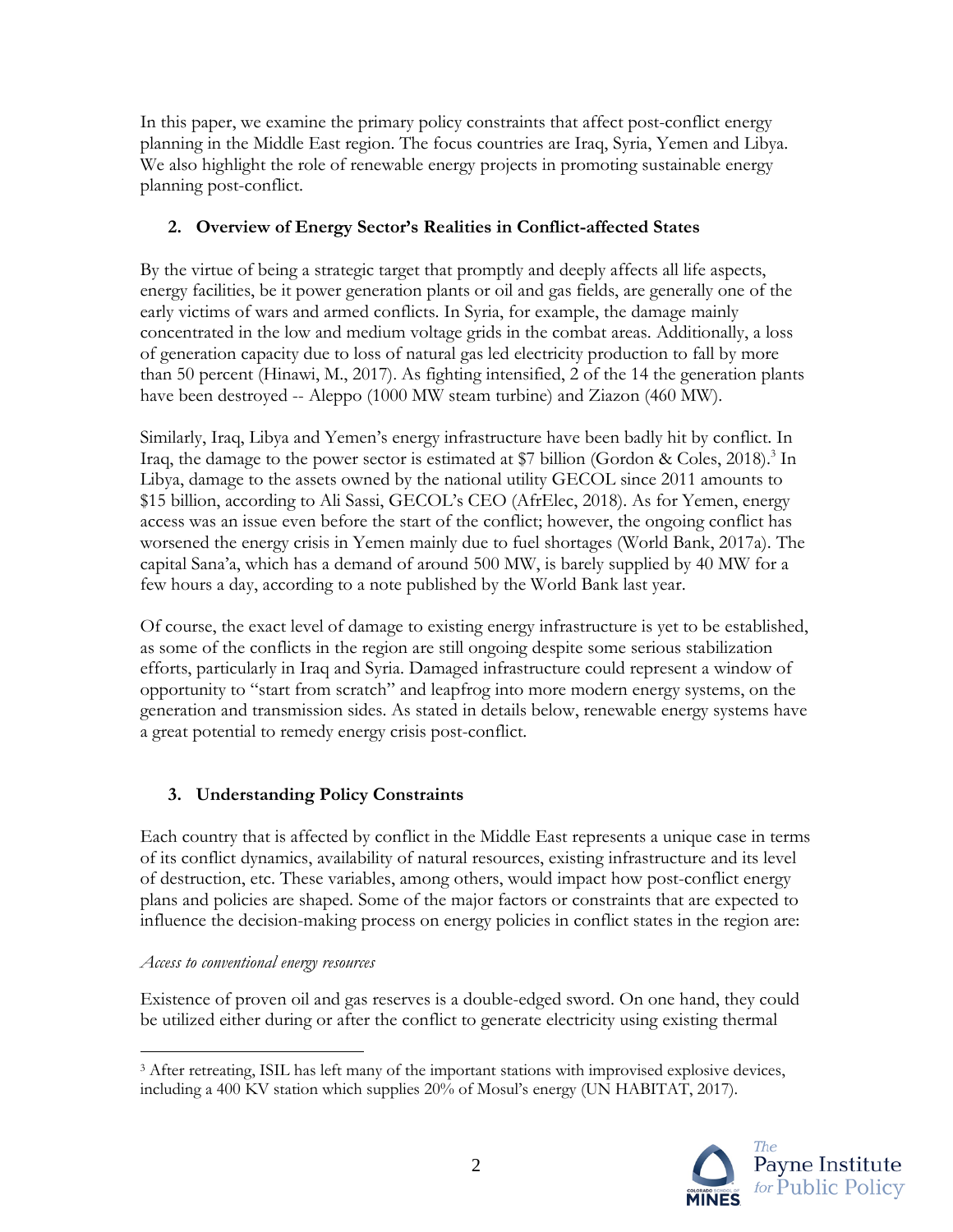power capacity. <sup>4</sup> Additionally, for significant oil and gas exporters like Libya, oil and gas revenues could help with financing the country's economic recovery including reviving its energy sector. In 2017, Libya's oil and gas revenues halved the country's budget deficit (Lewis, 2018a).

On the other hand, availability of oil and gas resources could have a detrimental effect on post-conflict energy planning. As it has been the case in the three conflict countries studied in this paper, existence of oil and gas fields have played a destabilizing role and a trigger for conflict renewal. In Iraq, following the deterioration of the so-called Islamic State, the Iraqi central government in Baghdad clashed with the Kurdish Peshmerga over gaining control of the oil-rich city of Kirkuk (Chmaytelli & Jalabi, 2017). The need to transport oil and gas via pipelines could also be a complication that triggers further violence and conflict.<sup>5</sup>

Another negative influence of the existence of oil and gas resources in a post-conflict context is that it could be favored over renewable energy sources by decision-makers due to perceived ease of mobilizing these resources for domestic power generation. This could lead to an extended period of overdependence on fossil fuels for power generation. Clearly, this could have a significant opportunity cost, particularly in a high oil price cycle.

#### *Weakened Economy*

The economic impact of conflicts is well observed and documented (Humphreys, 2003; Mueller & Tobias, 2016; Rother et al., 2016). For countries in the Middle East that are either in conflict or neighboring a conflict, the most prominent macroeconomic impact has been a substantial drop in economic growth and of GDP and rise of inflation (Rother et al., 2016). In Syria, for example, the armed conflict interrupted economic activity for six years, resulting in a \$200-300 billion loss of GDP relative to the "no war" estimates (Devarajan, 2017). Moreover, the IMF estimates that it could take two decades or more for Syria to achieve its pre-conflict GDP levels (Gobat & Kostial, 2016).

For Libya, where hydrocarbons account for than 70 percent of the country's GDP, the armed conflict and the subsequent collapse of oil production led to a 60 percent drop of the GDP (Chami et al., 2012). Although oil production was quickly restored to about half of the pre-conflict levels, destruction of infrastructure and political instability continued to negatively impact economic growth.

War-weakened economies pose several challenges that would affect energy planning. Competition over drained financial resources to restore basic services would limit the scale

<sup>5</sup> Despite the Iraqi central government's acquisition of the oil fields in Kirkuk, the crude oil can only flow through the Iraq-Turkey pipelines which are controlled by the Kurds, making the Iraqi government unable to export its oil without reaching an agreement with the Kurds. The Iraqi government is unable to have access and make use of the oil fields. The oil barrels in this situation will end up being stranded if no agreement is reached (DiChristopher, 2017).



 $\overline{a}$ <sup>4</sup> For example, in Syria, both the government and rebels relied on domestically produced natural gas for electricity production (Butter, 2014).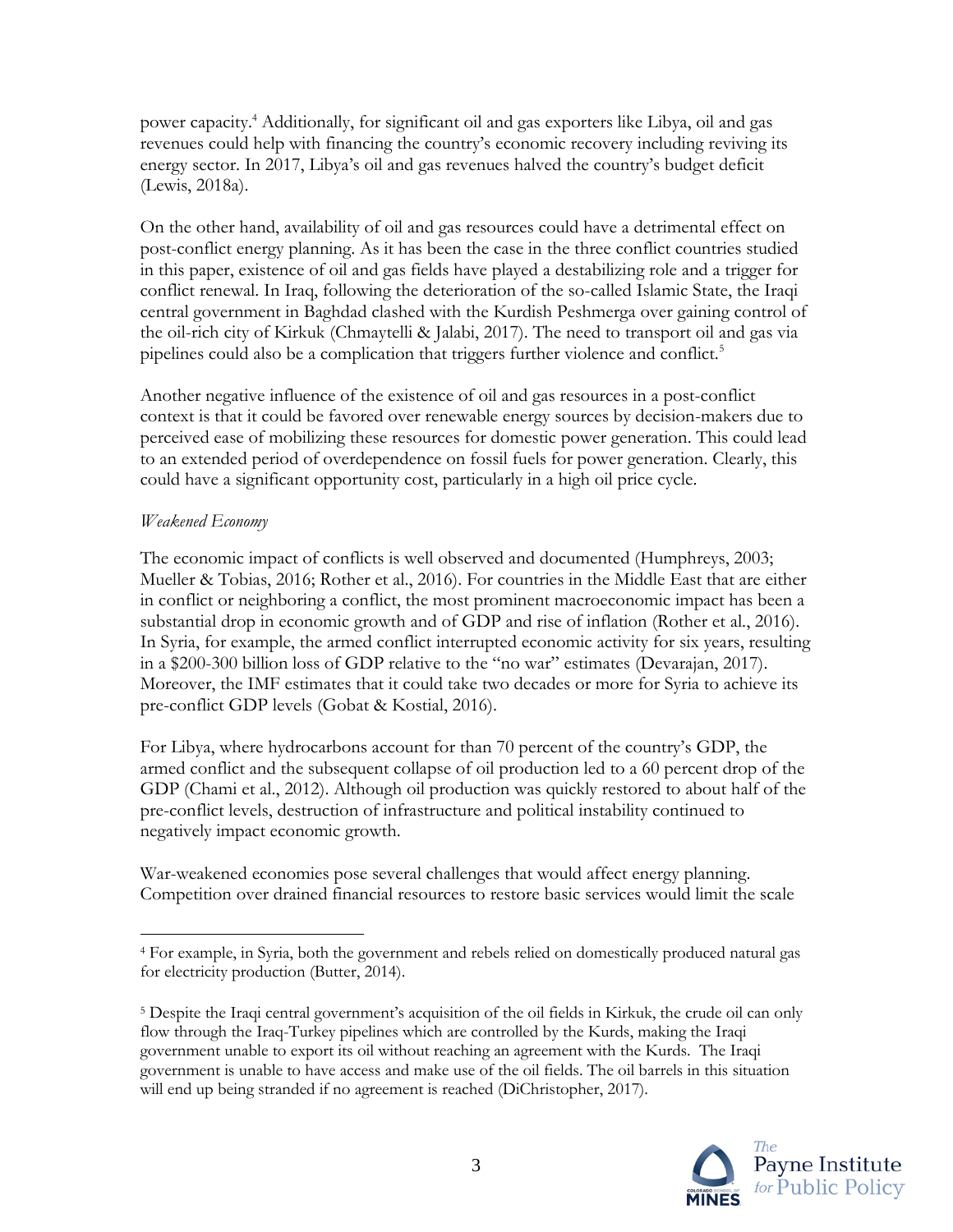and rate of investments in the energy sector. This problem is magnified if the country is not externally supported through a reconstruction fund.

In addition to above, a compounding factor, and a common feature of a conflict-hit economies, is having low credit rating that extends beyond conflict periods that results in elevated risk premiums. Local and international investors may lack confidence in the postconflict business environment due to continued instability and/or weak state institutions. High interest rates mean higher project costs, particularly for the capital-intensive energy projects.

Moreover, the issue of weak governance is a common challenge across the Middle East region. In the context of post-conflict planning, weak governance is likely to result in increased levels of corruptions, particularly in the petroleum sector and fossil-fuel-based power generation since it involves a significant O&M costs.

#### *Tribalism and regionalization*

 $\overline{a}$ 

Tribalism is a factor that is specifically relevant to the cases of Libya and Yemen, where tribal actors are prominent and woven into the political economy of both countries. <sup>6</sup> There is a growing resentment among tribes in both countries over the unfair allocation of oil and gas revenues, particularly from the resources that have been extracted from tribal regions (Al-Dawsari, 2012; Gazzini, 2017).

The role of tribal dynamics in the political transition in Libya and Yemen has been open for debate, however, tribes' influence is a factor that should be taken into consideration in postconflict energy planning. In Libya, since the beginning of the country's civil war in 2011, tribal chiefs have been vocal about their willingness to cut oil production (Lewis, 2018b; Reuters, 2011). In Yemen, local tribe leaders are either controlling or attempting to control ports and oil fields in the country (Al Batati, 2013; Mojalli & Murdock, 2015). Be it about controlling oil and gas fields and pipelines or securing power infrastructure, satisfying the demands of local tribes and improving their social dividend can be an unavoidable reality that governments and international companies have to deal with.

#### *Degradation of human resources and institutional capacity*

Unlike natural disasters, which also could potentially cause serious damage to a country's infrastructure, wars and armed conflicts usually result in significant loss of human capacity and highly-skilled workforce. Such a loss affects all sectors including the energy sector, which is one of the most diverse sectors in terms of employment opportunities, and in a degradation of institutional capacity of the concerned country (Bazilian & Chattopadhyay, 2016).

The Syrian conflict, for example, has taken a severe toll on the country's human capacity, with more than 400,000 estimated deaths and over half the population driven from their homes causing a large refugee crisis (World Bank, 2017b). This degradation of human

<sup>6</sup> Iraq and Syria have also strong tribal presence, however, this presence is concentrated only in parts of the country and been diminishing (Khaddour & Mazur, 2017).

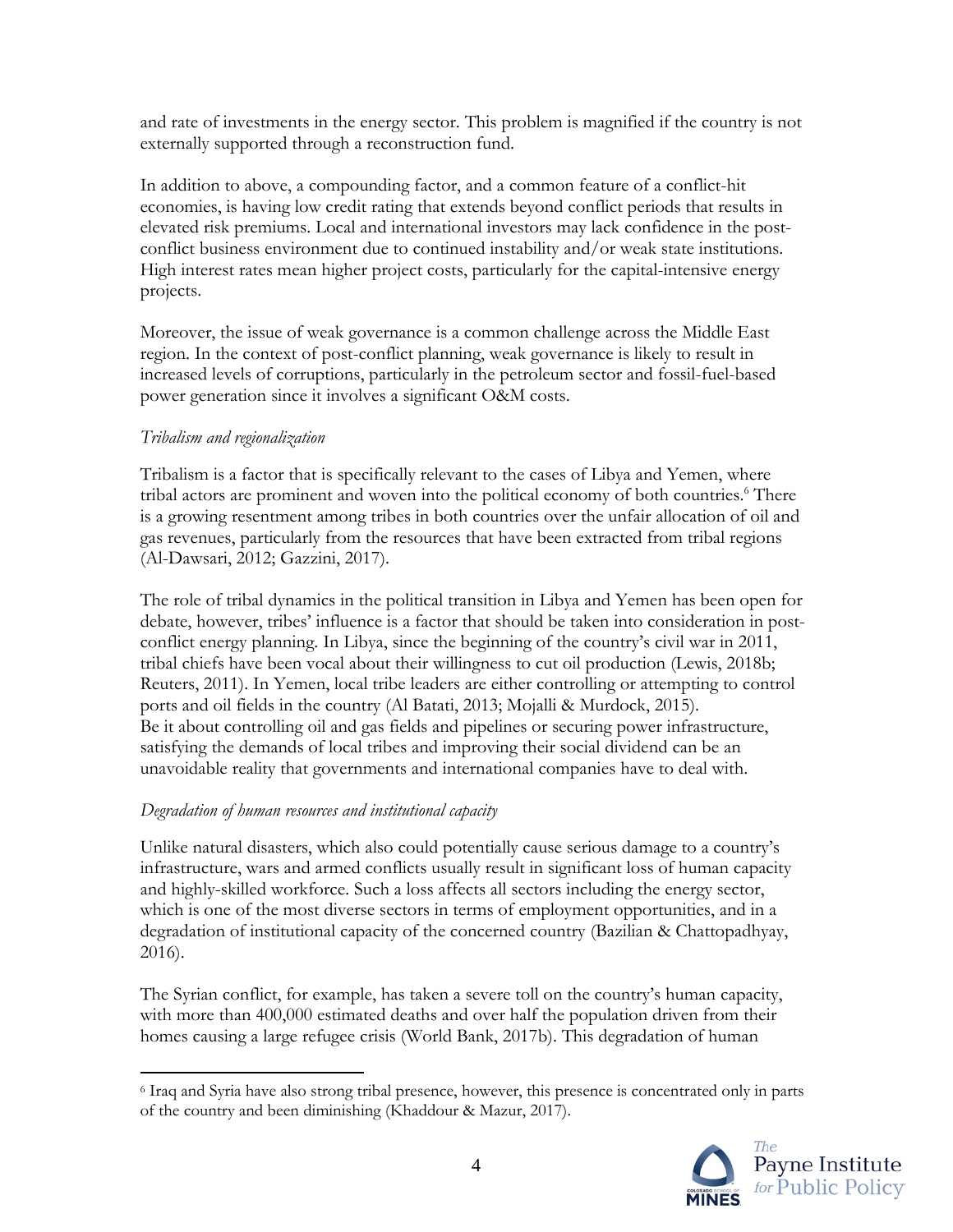resources and institutional capacity are major damages that are impeding the recovery and reconstruction process. Highly-skilled workforce, having had settled in better and more stable environments and reestablished their careers, may not be easily lured to return to their countries. Such drainage of competent and experienced workforce, particularly in specialized areas such as electrical engineers and grid operators, is one of the biggest challenges that conflict-torn countries in the region would face when they embark on rebuilding their energy infrastructure.

To tackle this problem, large funds are required to rebuild human capacity on the technical and policy levels, though this will take time. As many energy reconstruction programs start taking place, governments and investors will likely need to take an aggressive approach to allocate funds for workforce training and development.

The degradation of the human capital will inadvertently weaken institutional capacities, which in turn would lead to weakness in central planning capacity and implementation of international standards and best practices.

#### *Geopolitics and border issues*

Even before the latest wave of conflicts and civil wars in the Middle East, geopolitics has been a central theme when thinking about energy planning in the region. Some even go further by claiming that wars in the region have been fueled by oil and gas interests (Ahmed, 2013; Orenstein & Romer, 2015). Geopolitics and border issues could affect post-conflict energy planning in three distinct ways: security of supply of fossil fuels, feasibility of crosscountry oil and gas pipelines and the prospects of regional gird interconnections.

As it has been demonstrated, armed conflicts also affect neighboring countries as they force migration, disrupt trade and damage joint infrastructure such as grid interconnections. Postconflict political alignments would likely to determine stakeholders and their levels of engagement. For example, the alliance between the Syrian and Iranian governments led to Iranian companies given contracts to repair Syria's electricity grid (Reuters, 2017). Similarly, Russian oil and gas companies have been given preference to invest in the country's petroleum sector. Such political alignments would certainly limit the choice of technology and limits the sources of finance, rendering the country dependent on one or two allies. From an oil and gas perspective, Libya would be less affected by border hostilities as it has its own exporting facilities and much of the threat to its oil and gas infrastructure comes from within (Reuters, 2018).

## *Donors' policies*

Related to the previous issue of geopolitics, political alignments could also influence donors' policies. Unilateral or multilateral sanctions, such as the case with Syria, can prevent international financial institutions such as the World Bank, IMF, etc. from intervening and offering their expertise and resources in the post-conflict era.

Moreover, international donors also have their own agenda that may or may not align with the government of the affected country. For instance, one could note that when economies experience economic shocks and emerge from post conflicts situation such as those

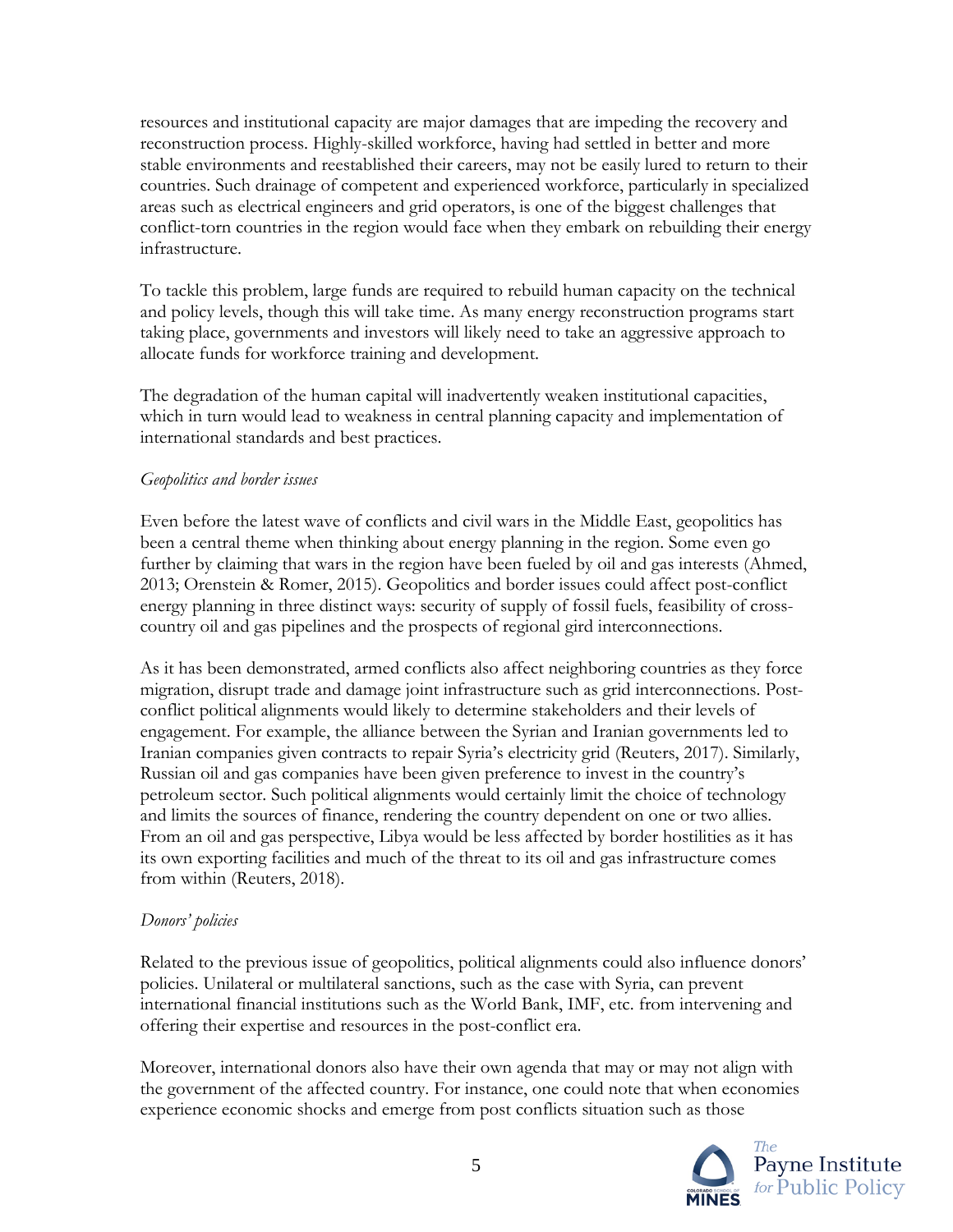experienced by Egypt after the 2011 revolution, international financing mechanisms should have been mobilized much more quickly to help provide a cushion to make the economic reforms a bit more gradual to ease the political process. It is noteworthy that this did not happen on anything like the necessary scale for Egypt (or any other Arab Spring country). Almost as if the international community and IFIs were not fully committed to the success in the post conflict era in the Arab world.

The geopolitical dimension seems to be the main driver of the donors and had a priority versus raising financing for post-conflict reconstruction and economic recovery using for example donor guarantees on loans or guarantee operations, as well as to back the issuance of special bonds that would provide additional financing at a rate more advantageous than what the countries would be offered by commercial lenders and capital markets.

Development assistance should also be used to manage risk and help to build the resilience of communities in post conflict situations to better withstand shocks that can trigger humanitarian crises. Predictable levels of funding from donors and development partners are essential to help facilitate a transition from emergency to development, and building synergies and complementary approaches would help to facilitate this. Greater recognition of the range of stresses that countries face, and early action and interventions from donors to alleviate their impact, could help reduce the extent of humanitarian crises.

## **4. Lessons from Past Conflicts**

## *4.1 Patterns and classification of post-conflict states*

According to the World Bank experiences from several countries (e.g. Afghanistan, Bosnia-Herzegovina, Liberia) and other countries show that the approach to power rehabilitation have followed a similar pattern (Schwartz, Hahn, & Bannon, 2014):

- Phase 1: The letting of construction and rehabilitation contracts to restart services as quickly as possible.
- Phase 2: A return of the operational responsibility to the government agencies and state-owned utilities that controlled the assets prior to the conflict.
- Phase 3: A push for reform of those agencies and the introduction of public-private partnerships only after the effects of fiscal constraints, weak incentives and low management capacity are felt on the public services.

We should note that post-conflict countries differ tremendously in terms of the impact of the conflict and the extent of national capabilities. According

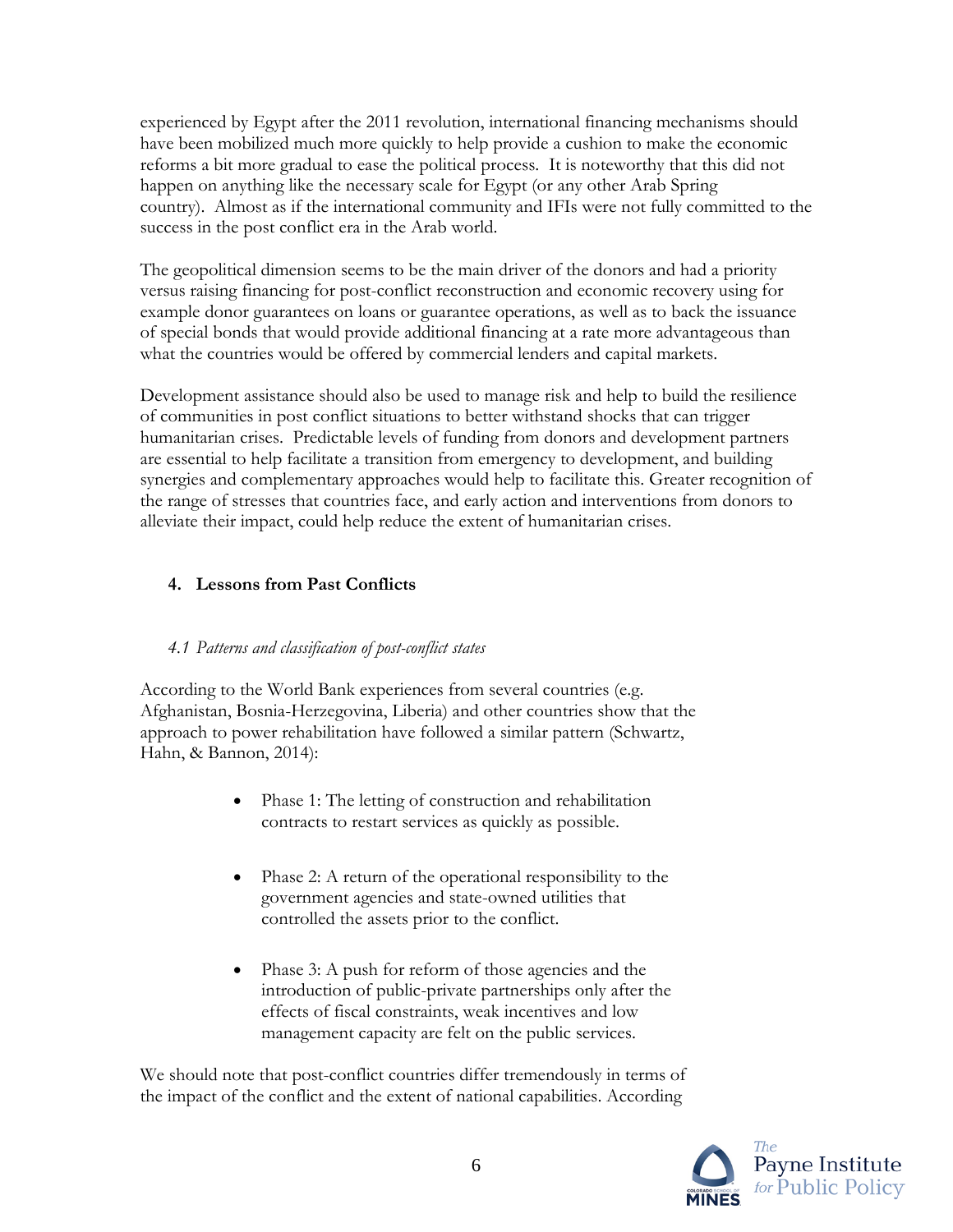to the World Bank and the authors own experience, they can be thought of as laying somewhere along a continuum between two extremes or types—as functioning states and weak or non-functioning states. The ability of a country to leverage rehabilitating and reconstructing its energy sector depends to a large degree on where it falls in this spectrum.

The lengthy and complicated type of conflicts in the Middle East countries make having a clear distinction between the two classifications difficult. One example, in the Iraqi situation the country has a functioning government with a contested legitimacy in many areas, weakened institutions because of lengthily wars and religious and ethnic divisions in the country, are not capable of implementing long term policies and long term plans needed for the energy sector reform

In Syria, the government is regaining control on areas taken by the opposition, the Syrian crisis has transformed to proxy war between regional and international actors, the reconstruction of the country is related to finding a compromise between these powers. Currently the government has little resources for reconstruction as with a weakened administration due to the brain drain caused by the country's massive migration.

#### 4.2 *Lessons learned from the Lebanese experience*

 $\overline{a}$ 

Lebanon, which has suffered a lengthy civil war that ended almost thirty years ago, is still using informal power generation system to cover the supply-demand gap. Not surprisingly, owners of private generators in Lebanon provide about 40 percent of electricity to Lebanese consumers at prices higher than the power sold by électricité du Liban (EDL), the national electricity provider.<sup>7</sup>

Since 1992, Lebanon's electricity sector has contributed around 40 percent of the country's public debt, estimated at \$36 billion (EPS, CNRS & CRE, unpublished results). The Lebanese civil war could have played an opportunity to diversify the energy mix of Lebanon. In 1974, EDL produced around 1700 GWh of electricity, out of which 41 percent came from hydropower. Since then, Lebanon's energy mix has shifted to a nearcomplete reliance on fossil fuel, currently at 95 percent (Berjawi et al, 2017).

The reconstruction of the country after the civil war and the return to normality increased demand heavily, but with no new investment in new power plants (the only investment in power generation was in the rental of two rented electricity producing ships with a capacity of 385 MW). There is a serious deficit in the generation capacity to meet demand that is mainly caused by the aging of the generation units, this deficit is covered by private sector generation using diesel generators, obliging the Lebanese consumer to pay a double bill, one for EDL electricity and the other for the private producer (Verdeil, 2016).

<sup>7</sup> Lebanese citizens pay a dual electricity bill. EDL receives \$600 million from Lebanese consumers yearly, while private generators receive twice as much at \$1.2 billion per year (Chami, 2015).

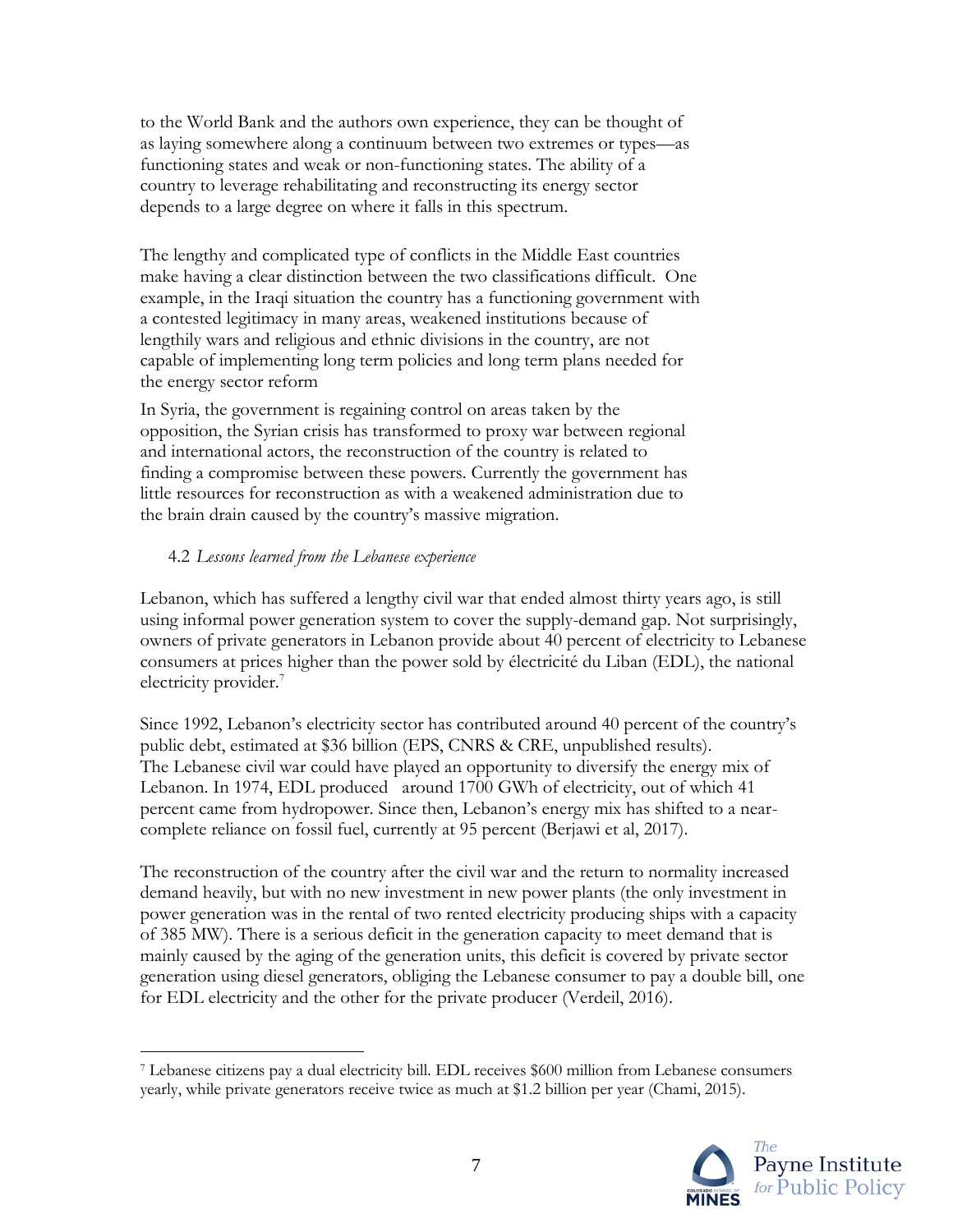Post-conflict, Lebanon was never able to correct its electricity tariffs as it is not equitable and subsidizes all customers, large and small, and penalizes small consumers with very large fixed charges (Fardoun, Ibrahim, Younes, & Louahlia-Gualous, 2012). The electricity tariff has not changed since 1996 when the oil price averaged \$21 per barrel, missing several opportunities for reform and widening EDL's fiscal deficit, especially when oil prices are high.

## **5. How Post-Conflict Energy Planning Can Be Sustainable?**

Deployment of renewable energy sources, particularly wind and solar, in post-conflict regions in the Middle East has been proposed by many experts and development agencies (Anand, 2012; Guay, 2017).

Despite considerable resources, investments in wind and solar energy sources in the Middle East have so far been modest. The mismatch between potential and reality can be attributed to three main reasons: (1) policy path dependence has been an obstacle in the face of reforms and innovation; (2) desire to provide cheap electricity coupled with highly subsidized prices and the perception that renewables are expensive compared conventional energy sources; and (3) intermittency of renewable systems and the (perception of) technical difficulties of integrating those systems into the electricity grid.

The deployment of renewables in conflict-affected states poses a series of opportunities and challenges. The reconstruction phase usually involves a large number of stakeholders (local population, governments, international organizations and aid agencies, NGOs, etc). This offers an opportunity to deploy new technologies and ideas and experiment with new policy models, like temporary housing schemes and distributed energy system which are generally not used during peace time. 8

As a matter of fact, renewable energy sources have been used in several conflict-affected countries or countries that have faced natural disasters to fulfill a very specific electricity demand such hospitals and homes in remote areas or areas were the grid has been damaged.<sup>9</sup> These systems are generally provided by international organizations or actors, which are working in the affected regions.

Costs of renewables, especially solar PV, have decreased greatly in recent years. As post conflict countries are deprived from financial resources, renewable energies represent an opportunity in the short term to provide electricity, particularly in regions were the grid has been damaged or access to the grid is not possible. Unlike, conventional power generation

<sup>9</sup> Tesla's Puerto Rico hospital solar farm can generate 200 kilowatts of solar power and has 500 kilowatts of storage. That'll be sufficient to support the day-to-day operations of the facility, which has 35 permanent residents with chronic conditions and provides care to more than 3,000 children from across the island.



 $\overline{a}$ <sup>8</sup> Such solutions are typical for countries were the role of the central government is diminished because of the conflict or that the demand of the people cannot be met. It should be noted that distributed power systems are generally not allowed by law in many countries by the energy authorities as it offer a threat to the monopoly of energy institutions, and tend to negatively impact political legitimacy.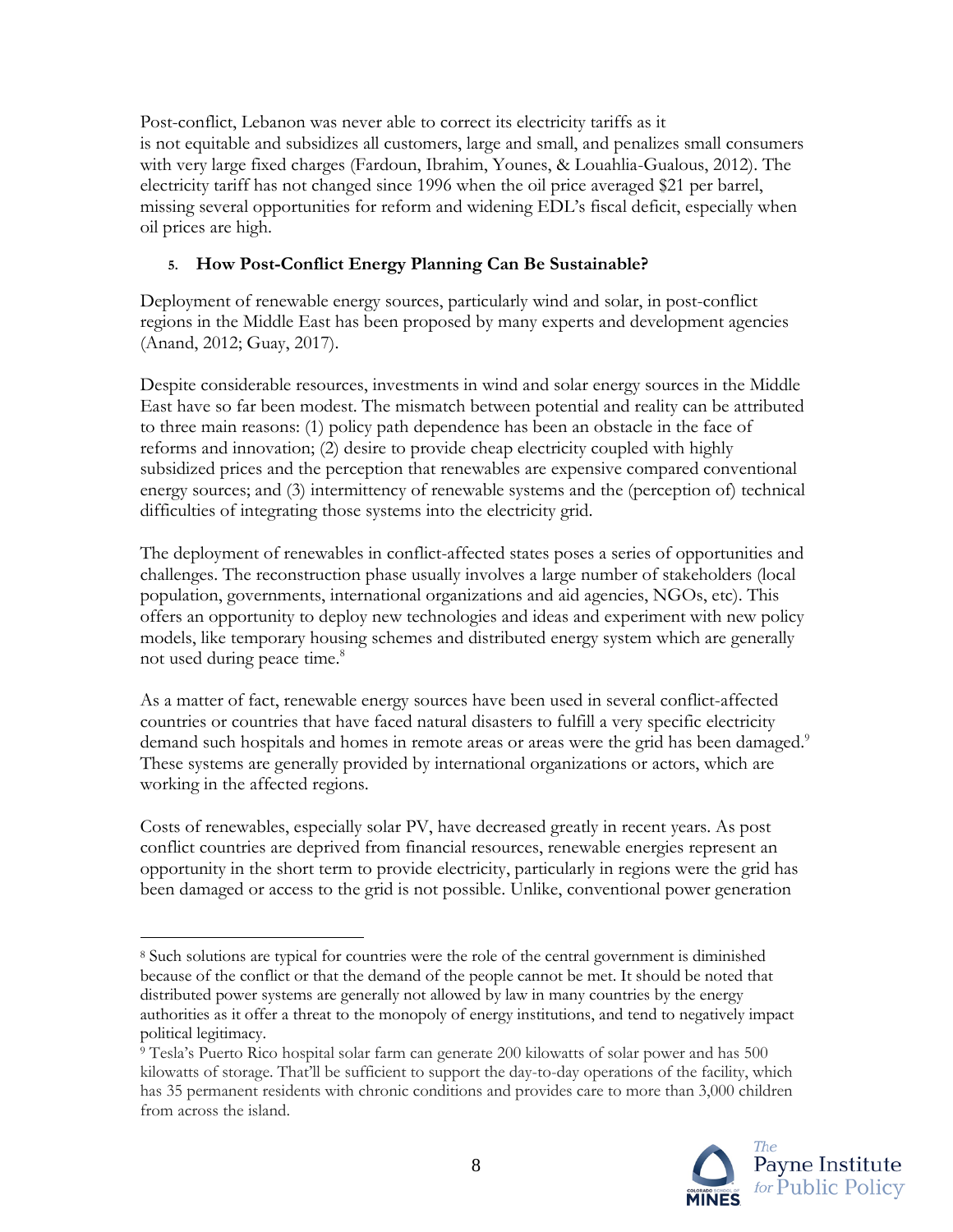which requires uninterrupted fuel supply, renewables are attractive to investors as they are less vulnerable to attacks on fuel supply and fuel routes.

The use of renewables in post-conflict reconstruction plans should also be seen as an opportunity to move towards a new electricity sector paradigm that is happening around the world –electrification of large sectors of economy, decentralization and the digitalization of the grid, which is a development seen in many areas in world to less centralized electricity system. Deployment of renewables also offers a number of opportunities, other than generating power, such as possibilities of technology transfer. Part of the value chain can be localized, with large part of the system manufactured locally thus decreasing costs and inducing economic growth.

## *5.1 Challenges and remedies of scaling-up renewables*

The obstacles facing the deployment of renewables in post-conflict states in the Middle East range from high fossil fuel subsidies and the inadequate communication of the advantages of renewables to unclear government policies, a lack of good financial options, and not enough community involvement.

The problem with fossil fuels subsidies is that they distort the true costs of energy and encourage wasteful spending and increased emissions. They also present a barrier to scaling up clean energy by: (i) decreasing the costs of both formal and informal fossil fuel-powered electricity generation, thereby blunting the cost competitiveness of renewables; (ii) creating an incumbent advantage that strengthens the position of fossil fuels in the electricity system; and (iii) creating conditions that favor investments in fossil fuel-based technologies over renewables.

On the communication side, renewables are still less known and often suffer from a lack of understanding about the full cost of a renewable systems, benefits, opportunities, and capabilities—thereby acting as a barrier to effective deployment of large shares of renewables into the grid or off grid.

Mini-grids and off-grid solutions to energy supply are experiencing rapid falls in cost because of technology improvements and scale economies in supplying growing markets (IRENA, 2018). While the expansion of national electricity grids is the "conventional" method of expanding access to energy services involving adding power plants and electric utilities and expanding high-voltage transmission lines and distribution, a "mini-grid" solution a localized or isolated grouping of electricity generation, distribution, storage, and consumption within a confined geographic space, could be also considered to accelerate electricity service delivery to population in post-conflict areas.

Though definitions vary, these grids are often locally managed, have less than 10 MW of installed capacity, serve small household loads, and cover a radius of 50 kilometers or less. They can be connected to a national grid, but typically, they operate autonomously (World Bank, 2017c). Another approach is a "micro-grid." It typically operates with less than 100 kW of capacity, has even lower voltage levels, and covers a three to eight kilometer radius.

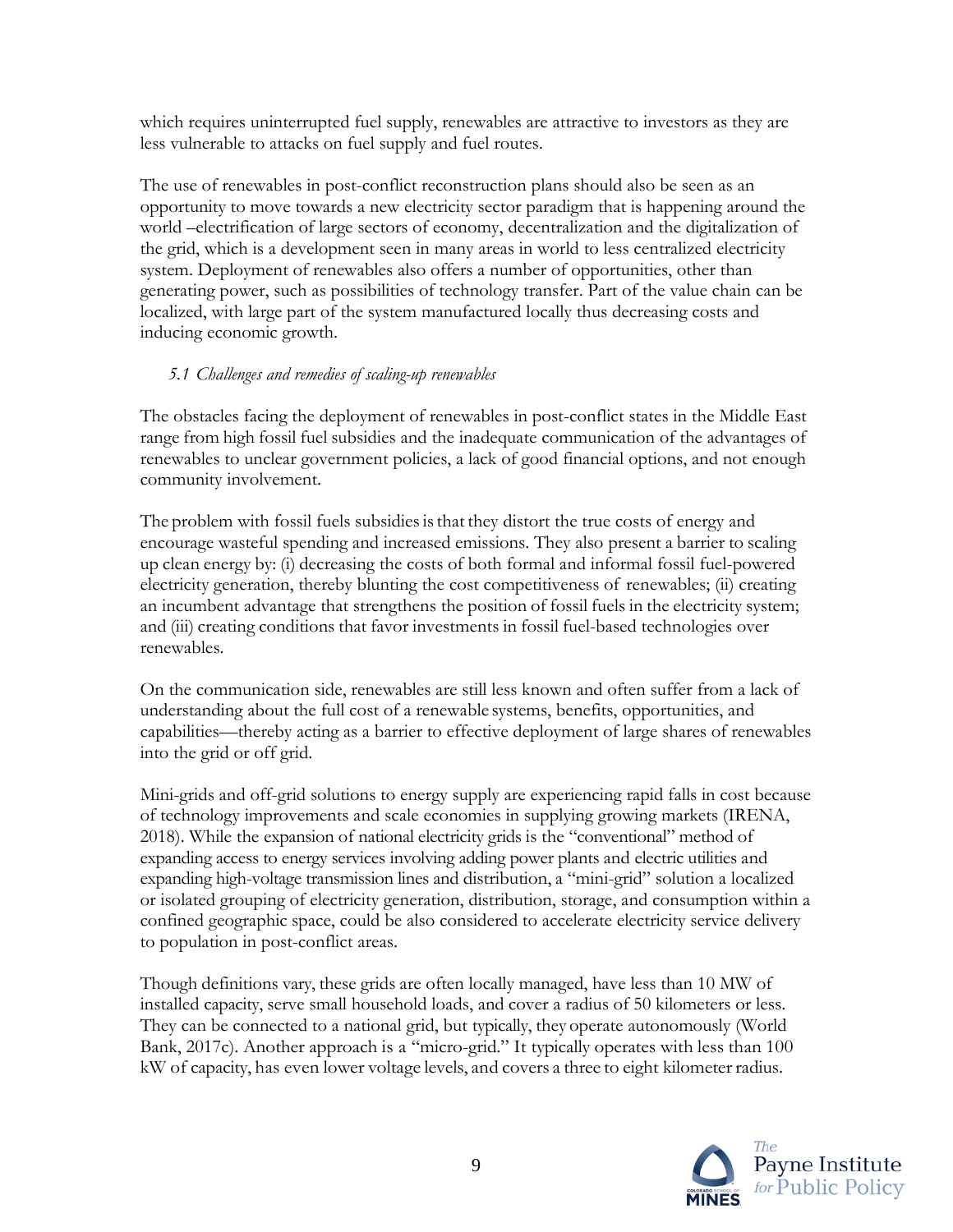Both off-grid and mini-grid options can be powered by renewable energy sources (like micro-hydro dams, solar PV plants, biomass combustion, and wind turbines) or fossil fuels, using diesel generators. When configured properly, off- and micro-grids can operate more cost effectively than centralized generation and distribution. For example, In Indonesia, many of the 6,000 inhabited islands are powered by small hydro- mini-grids; and a few are retro-fitted with solar PV systems.

## **6. Conclusion and Policy Implications**

Access to energy is imperative for peace and ensuring a speedy economic recovery of conflict states. In the context of the Middle East, each conflict-affected country is a unique case that will require a different reconstruction approach and strategy that reflects its human and physical capacity losses, length of the conflict as well as the emerging political and social contracts. Studying lessons learned from past conflicts provides a powerful tool to avoid experienced challenges and replicate success stories. The main lesson is perhaps that there is a window of opportunity to push for reforms immediately after the conflict has ended. The Lebanese case show how substantial the cost of missing such an opportunity could become.

In Middle Eastern markets, planning of electricity programs is a government role. Common features of successful electrification planning in post conflict countries include: (a) clearly established system to prioritize the areas to electrify and the projects to be selected; (b) a long-term multiyear vision that coordinates grid extension and off-grid efforts; and (c) the design and effective implementation of an institutional framework clearly establishing the roles and responsibilities of the public and private agents involved.

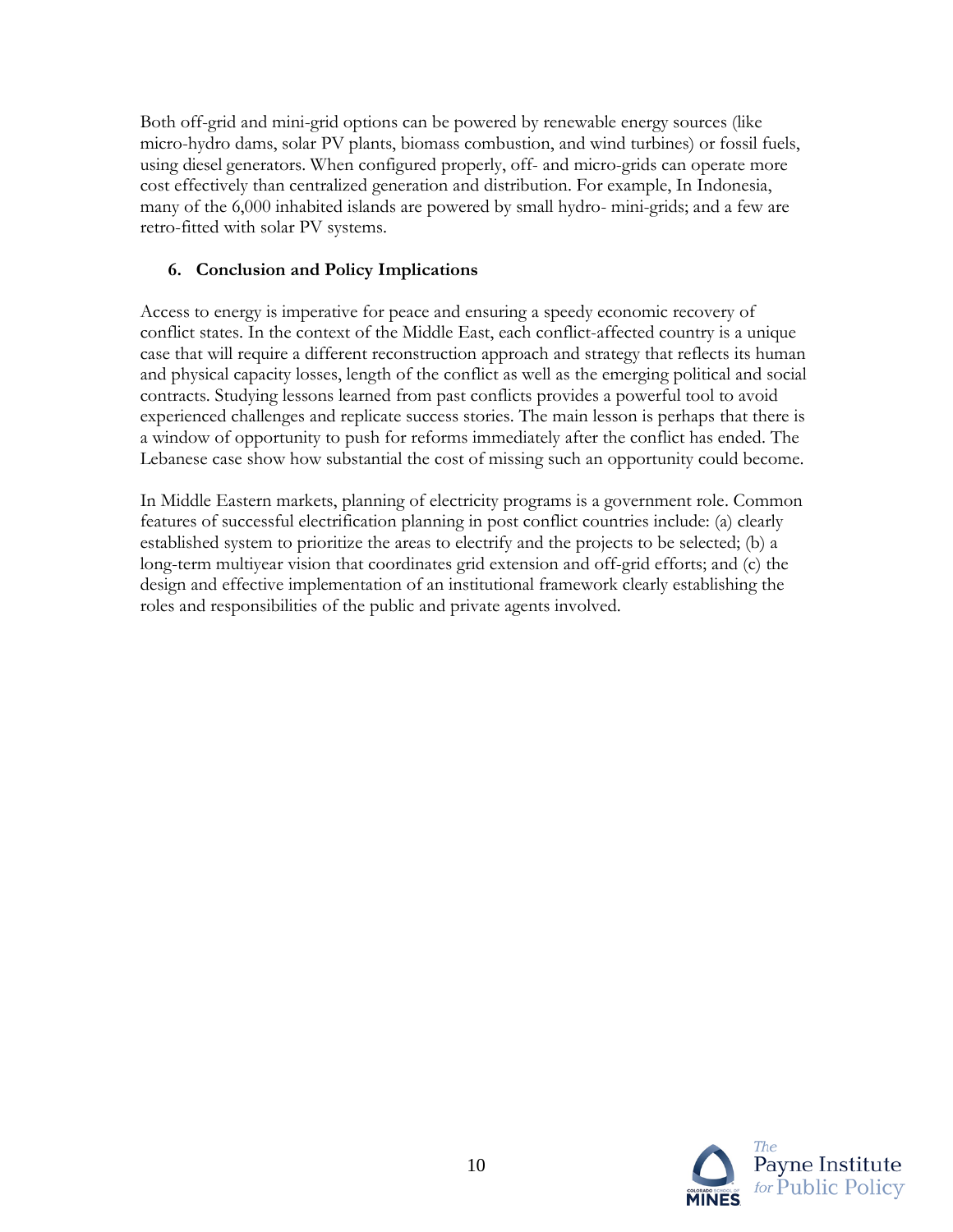#### **References**

- AfrElec, (2018). Libya's GECOL Values Power Infrastructure Damage At US\$15bn. *NEWSBASE.* Accessed in October, 2018. [https://newsbase.com/topstories/libya%E2%80%99s-gecol-values-power](https://newsbase.com/topstories/libya%E2%80%99s-gecol-values-power-infrastructure-damage-us15bn)[infrastructure-damage-us15bn](https://newsbase.com/topstories/libya%E2%80%99s-gecol-values-power-infrastructure-damage-us15bn)
- Ahmed, N., (2013). Syria intervention plan fueled by oil interests, not chemical weapon concern. *The Guardian.* Accessed in October, 2018. [https://www.theguardian.com/environment/earth-insight/2013/aug/30/syria](https://www.theguardian.com/environment/earth-insight/2013/aug/30/syria-chemical-attack-war-intervention-oil-gas-energy-pipelines)[chemical-attack-war-intervention-oil-gas-energy-pipelines](https://www.theguardian.com/environment/earth-insight/2013/aug/30/syria-chemical-attack-war-intervention-oil-gas-energy-pipelines)
- Al Batati, S., (2013). Yemen tribes overrun cities in oil-rich province. *Gulf News.* Accessed in October, 2018. [https://gulfnews.com/news/gulf/yemen/yemen-tribes-overrun-cities](https://gulfnews.com/news/gulf/yemen/yemen-tribes-overrun-cities-in-oil-rich-province-1.1269569)[in-oil-rich-province-1.1269569](https://gulfnews.com/news/gulf/yemen/yemen-tribes-overrun-cities-in-oil-rich-province-1.1269569)
- Al-Dawsari, N., (2012). Tribal Governance and Stability in Yemen. *Carnegie Endowment for International Peace.* Accessed in October, 2018. [https://carnegieendowment.org/2012/04/24/tribal-governance-and-stability-in](https://carnegieendowment.org/2012/04/24/tribal-governance-and-stability-in-yemen-pub-47838)[yemen-pub-47838](https://carnegieendowment.org/2012/04/24/tribal-governance-and-stability-in-yemen-pub-47838)
- Anand, P. (2012). Addressing infrastructure needs in post-conflict reconstruction: An introduction to alternative planning approaches. In D. Jensen & S. Lonergan (Ed), *Assessing and Restoring Natural Resources in Post-Conflict Peacebuilding,.* London: Earthscan. Accessed in october, 2018. https://www.researchgate.net/publication/265395680 Natural resources and post[conflict\\_assessment\\_remediation\\_restoration\\_and\\_reconstruction\\_Lessons\\_and\\_emer](https://www.researchgate.net/publication/265395680_Natural_resources_and_post-conflict_assessment_remediation_restoration_and_reconstruction_Lessons_and_emerging_issues) ging issues
- Ariel, B., (2017). UN: Gaza electricity crisis could lead to violence. *Isrealnationalnews.* Accessed in October, 2018.<https://www.israelnationalnews.com/News/News.aspx/230241>
- Bazilian, M., Chattopadhyay, D., (2016). Considering power system planning in fagile and conflict states. *Energy for sustainable developmnent* (32), 110-120. Accessed in October, 2018. DOI: 10.1016/j.esd.2016.02.011
- Berjawi, A., Najem, S., Faour, G., Abdallah, C., & Ahmad, A., (2017). Asessing Solar PV's Potential in Lebanon. *National Council for Scientific Research (CNRS) & AUB Issam Fares Institute for Public Policy and International Affairs.* Accessed on October, 2018. [https://website.aub.edu.lb/ifi/publications/Documents/working\\_papers/20170808\\_s](https://website.aub.edu.lb/ifi/publications/Documents/working_papers/20170808_solar_pvs.pdf) [olar\\_pvs.pdf](https://website.aub.edu.lb/ifi/publications/Documents/working_papers/20170808_solar_pvs.pdf)
- Bozorgmehr, S., & Francis, E., (2017). Iran strikes deal with Syria to repair power grid. *Reuters, World News*. Accessed in October, 2018. [https://www.reuters.com/article/us](https://www.reuters.com/article/us-mideast-crisis-syria-iran/iran-strikes-deal-with-syria-to-repair-power-grid-idUSKCN1BN25Y)[mideast-crisis-syria-iran/iran-strikes-deal-with-syria-to-repair-power-grid](https://www.reuters.com/article/us-mideast-crisis-syria-iran/iran-strikes-deal-with-syria-to-repair-power-grid-idUSKCN1BN25Y)[idUSKCN1BN25Y](https://www.reuters.com/article/us-mideast-crisis-syria-iran/iran-strikes-deal-with-syria-to-repair-power-grid-idUSKCN1BN25Y)

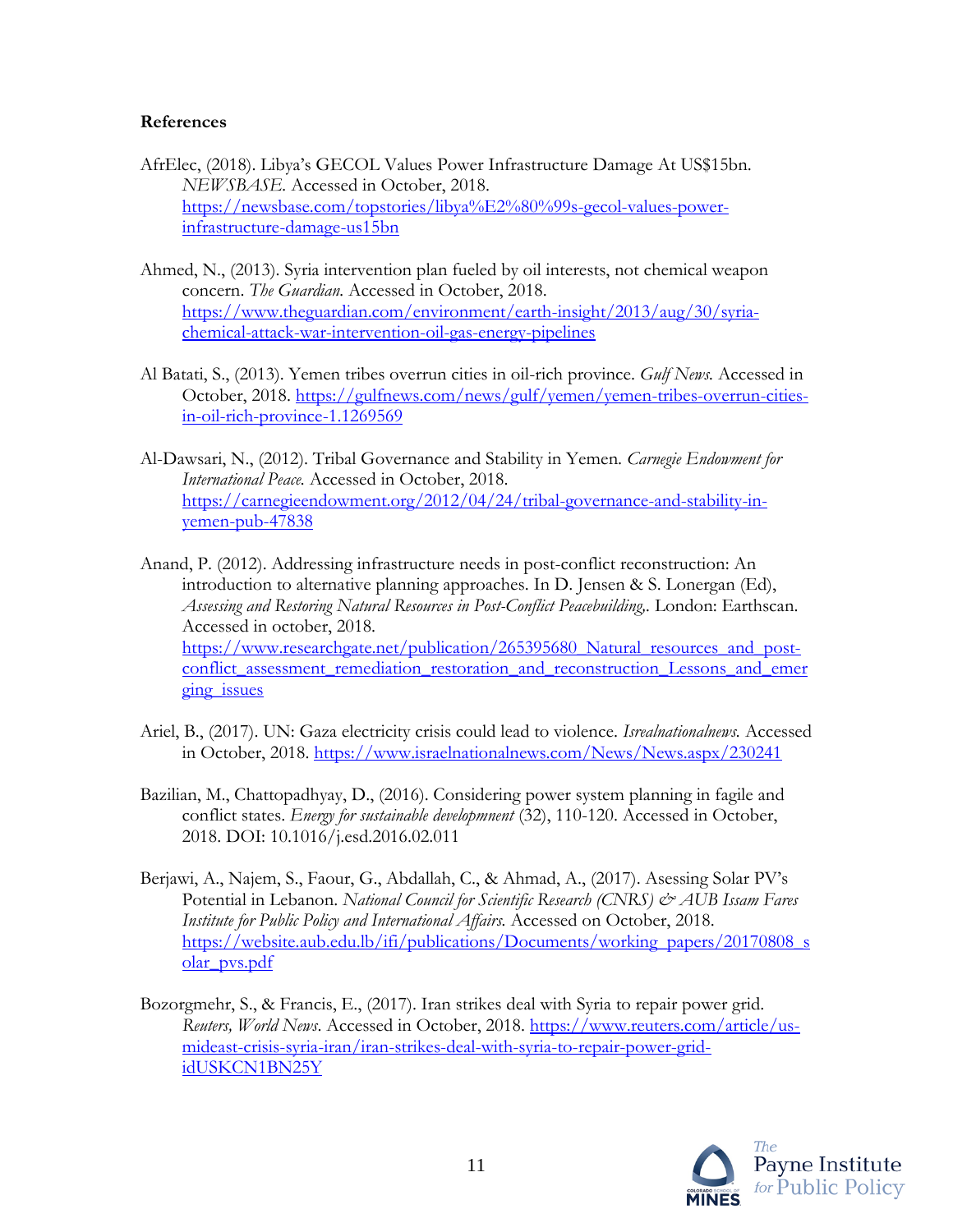- Butter, D., (2014). Fueling Conflict: Syria's War for Oil and Gas. *Carnegie Middle East Center.* Accessed in October, 2018.<http://carnegie-mec.org/diwan/55195>
- Chami, M, (2015). Any Hopes for Lebanese to Enjoy 24 Hours of Electricity Ever Again? *BLOMINVEST BANK*. Accessed in November, 2017. [http://blog.blominvestbank.com/wp-content/uploads/2015/01/Any-hopes-for-](http://blog.blominvestbank.com/wp-content/uploads/2015/01/Any-hopes-for-Lebanese-to-Enjoy-24-Hours-of-Electricity-Ever-Again.pdf)[Lebanese-to-Enjoy-24-Hours-of-Electricity-Ever-Again.pdf](http://blog.blominvestbank.com/wp-content/uploads/2015/01/Any-hopes-for-Lebanese-to-Enjoy-24-Hours-of-Electricity-Ever-Again.pdf)
- Chami, R., Al-Darwish, A., Cevik, S., Charap, J., George, S., Gracia, B., Gray, S., & Pattanayak, S., (2012). Libya beyond the Revolution: Challenges and Opportunities. *International Monetary Fund. Middle East and Central Asia Department.* Accessed on October, 2018.<https://www.imf.org/external/pubs/ft/dp/2012/1201mcd.pdf>
- Chmaytelli, M., & Jalabi, R., (2017). Iraqi forces complete Kirkuk provide takeover after clashes with Kurds. *Reuters.* Accessed in October, 2018. [https://www.reuters.com/article/us-mideast-crisis-iraq-kurds-clash/iraqi-forces](https://www.reuters.com/article/us-mideast-crisis-iraq-kurds-clash/iraqi-forces-complete-kirkuk-province-takeover-after-clashes-with-kurds-idUSKBN1CP0PT)[complete-kirkuk-province-takeover-after-clashes-with-kurds-idUSKBN1CP0PT](https://www.reuters.com/article/us-mideast-crisis-iraq-kurds-clash/iraqi-forces-complete-kirkuk-province-takeover-after-clashes-with-kurds-idUSKBN1CP0PT)
- Devarajan, S., (2017). The economic impact of the Syrian conflict: Estimate it yourself. *The World Bank.* Accessed in October, 2018. [http://blogs.worldbank.org/arabvoices/economic-impact-syrian-conflict-estimate-it](http://blogs.worldbank.org/arabvoices/economic-impact-syrian-conflict-estimate-it-yourself)[yourself](http://blogs.worldbank.org/arabvoices/economic-impact-syrian-conflict-estimate-it-yourself)
- DiChristopher, T., (2017). Iraq takes oil fields from the Kurds, but the conflict still threatens crude flows. *CNBC.* Accessed in October, 2018. [https://www.cnbc.com/2017/10/17/iraq-takes-back-oil-fields-but-conflict-with](https://www.cnbc.com/2017/10/17/iraq-takes-back-oil-fields-but-conflict-with-kurds-is-not-over.html)[kurds-is-not-over.html](https://www.cnbc.com/2017/10/17/iraq-takes-back-oil-fields-but-conflict-with-kurds-is-not-over.html)
- EPS, CNRS, & CRE, (Unpublished results). A Pathway for Scaling-up Solar PV Penetration in Lebanon: 2020 – 2025. *Energy Policy and Security Program, at American University of Beirut.* Beirut, Lebanon.
- Fardoun, F., Ibrahim, O., Younes, R., Louahlia-Gualous, H., (2012). Electricity of Lebanon: Problems and Recommendations. Energy Procedia
- Vol 19, Pages 310-320. Accessed in October, 2018. <https://doi.org/10.1016/j.egypro.2012.05.211>
- Gazzini, C., (2017). Traversing the Tribal Patchwork of Libya's South West. *International Crisis Group.* Accessed in October, 2018. [https://www.crisisgroup.org/middle-east](https://www.crisisgroup.org/middle-east-north-africa/north-africa/libya/traversing-tribal-patchwork-libyas-south-west)[north-africa/north-africa/libya/traversing-tribal-patchwork-libyas-south-west](https://www.crisisgroup.org/middle-east-north-africa/north-africa/libya/traversing-tribal-patchwork-libyas-south-west)
- Gobat, J., & Kostial, K., (2016). Syria's Conflict Economy. *International Monetary Fund.* Accessed in October, 2018. [https://www.imf.org/en/Publications/WP/Issues/2016/12/31/Syrias-Conflict-](https://www.imf.org/en/Publications/WP/Issues/2016/12/31/Syrias-Conflict-Economy-44033)[Economy-44033](https://www.imf.org/en/Publications/WP/Issues/2016/12/31/Syrias-Conflict-Economy-44033)
- Gordon, M., & Coles, I., (2018). Defeat of ISIS in Iraq Caused \$45.7 Billion in Damage to Infrastructure, Study Finds. *The Wall Street Journal.* Accessed in October, 2018.

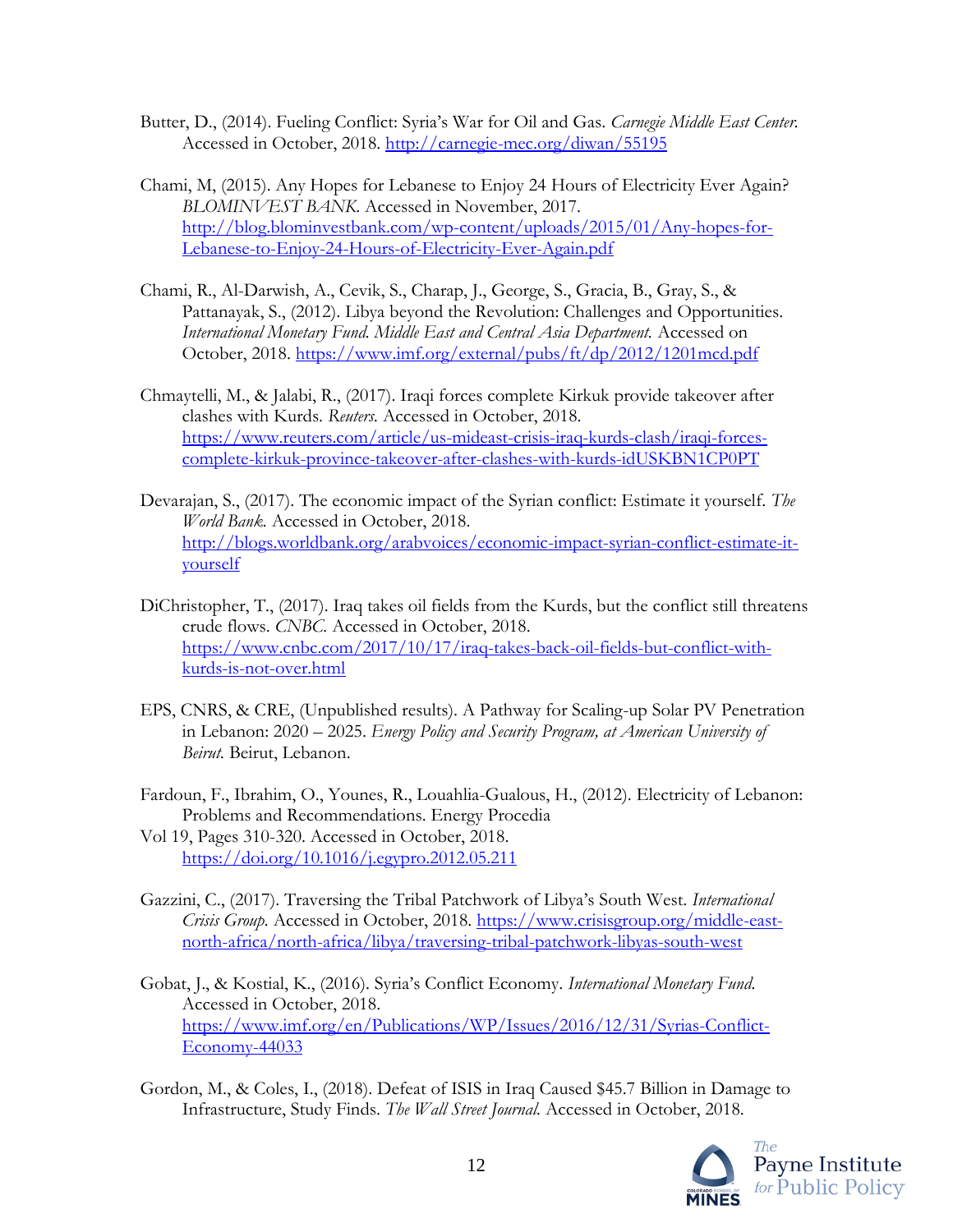[https://www.wsj.com/articles/defeat-of-isis-in-iraq-caused-45-7-billion-in-damage-to](https://www.wsj.com/articles/defeat-of-isis-in-iraq-caused-45-7-billion-in-damage-to-infrastructure-study-finds-1518389411)[infrastructure-study-finds-1518389411](https://www.wsj.com/articles/defeat-of-isis-in-iraq-caused-45-7-billion-in-damage-to-infrastructure-study-finds-1518389411)

- Guay, J., (2017). Can Renewable Energy Pay a Peace Dividend? HUFFPOST. Accessed in October, 2018. [https://www.huffingtonpost.com/entry/can-renewable-energy-pay-a](https://www.huffingtonpost.com/entry/can-renewable-energy-pay-a-peace-dividend_us_59c51a8fe4b0b7022a6469cf)[peace-dividend\\_us\\_59c51a8fe4b0b7022a6469cf](https://www.huffingtonpost.com/entry/can-renewable-energy-pay-a-peace-dividend_us_59c51a8fe4b0b7022a6469cf)
- Hinawi, M. (2017). The generation plants consume 4048 thousand tons of fuel and produce 17.6 billion kWh. *Tishreen Newapaper.* Accessed in october, 2018. <http://tishreen.news.sy/?p=118597>
- Humphreys, M., (2003). Economics and Violent Conflict. *Harvard University.* Accessed in October, 2018. [https://www.unicef.org/socialpolicy/files/Economics\\_and\\_Violent\\_Conflict.pdf](https://www.unicef.org/socialpolicy/files/Economics_and_Violent_Conflict.pdf)
- IRENA, (2018). Off-Grid Renewable Energy Solutions, Global and Regional Status and Trends. International Renewable Energy Agency. Abu Dhabi, United Arab Emirates. Accessed in October, 2018. [https://www.irena.org/-](https://www.irena.org/-/media/Files/IRENA/Agency/Publication/2018/Jul/IRENA_Off-grid_RE_Solutions_2018.pdf) [/media/Files/IRENA/Agency/Publication/2018/Jul/IRENA\\_Off](https://www.irena.org/-/media/Files/IRENA/Agency/Publication/2018/Jul/IRENA_Off-grid_RE_Solutions_2018.pdf)grid RE Solutions 2018.pdf
- Khaddour, K., & Mazur, K., (2017). Eastern Expectations: The Changing Dynamics in Syria's Tribal Regions. *Carnegie Middle East Center.* Accessed in October, 2018. [http://carnegie-mec.org/2017/02/28/eastern-expectations-changing-dynamics-in](http://carnegie-mec.org/2017/02/28/eastern-expectations-changing-dynamics-in-syria-s-tribal-regions-pub-68008)[syria-s-tribal-regions-pub-68008](http://carnegie-mec.org/2017/02/28/eastern-expectations-changing-dynamics-in-syria-s-tribal-regions-pub-68008)
- Lewis, A., (2018a). Libyan oil and gas revenues up sharply in 2017, budget deficit halved cenbank. *Reuters*. Accessed in October, 2018. [https://www.reuters.com/article/libya](https://www.reuters.com/article/libya-economy/libyan-oil-revenues-up-sharply-in-2017-budget-deficit-halved-cenbank-idUSL8N1P027T)[economy/libyan-oil-revenues-up-sharply-in-2017-budget-deficit-halved-cenbank](https://www.reuters.com/article/libya-economy/libyan-oil-revenues-up-sharply-in-2017-budget-deficit-halved-cenbank-idUSL8N1P027T)[idUSL8N1P027T](https://www.reuters.com/article/libya-economy/libyan-oil-revenues-up-sharply-in-2017-budget-deficit-halved-cenbank-idUSL8N1P027T)
- Lewis, A., (2018b). How unstable is Libya's oil production? *Reuters.* Accessed in October, 2018. [https://www.reuters.com/article/us-libya-oil-explainer/how-unstable-is-libyas](https://www.reuters.com/article/us-libya-oil-explainer/how-unstable-is-libyas-oil-production-idUSKBN1GH2LY)[oil-production-idUSKBN1GH2LY](https://www.reuters.com/article/us-libya-oil-explainer/how-unstable-is-libyas-oil-production-idUSKBN1GH2LY)
- Mcloughlin, C. (2015). When Does Service Delivery Improve the Legitimacy of a Fragile or Conflict-Affected State? *Governance: An International Journal of Policy, Administration, and Institutions* , pp. 341-356. Accessed in October, 2018. <https://doi.org/10.1111/gove.12091>
- Mojalli, A., & Murdock, H., (2015). Yemen's Tribal System Contributes to Deepening Conflict. *Voa News.* Accessed in October, 2018. [https://www.voanews.com/a/reliance-on-yemen-tribal-system-deepening-civil](https://www.voanews.com/a/reliance-on-yemen-tribal-system-deepening-civil-conflict/3024816.html)[conflict/3024816.html](https://www.voanews.com/a/reliance-on-yemen-tribal-system-deepening-civil-conflict/3024816.html)
- Mueller, H, & Tobias, J., (2016). The cost of violence: Estimating the economic impact of conflict. *International Growth Center.* Accessed in October, 2018. [https://www.theigc.org/wp-](https://www.theigc.org/wp-content/uploads/2016/12/IGCJ5023_Economic_Cost_of_Conflict_Brief_2211_v7_WEB.pdf)

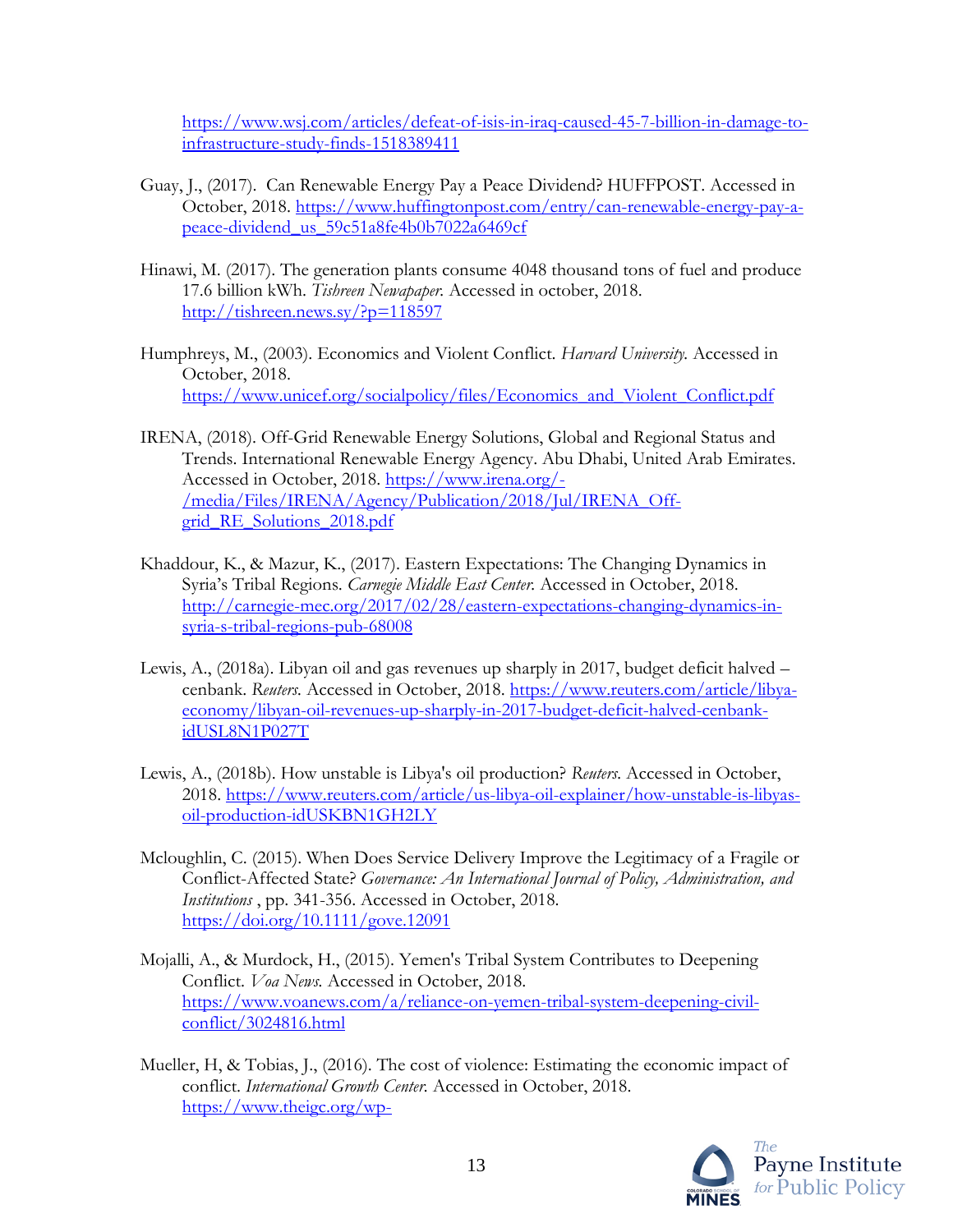[content/uploads/2016/12/IGCJ5023\\_Economic\\_Cost\\_of\\_Conflict\\_Brief\\_2211\\_v7\\_](https://www.theigc.org/wp-content/uploads/2016/12/IGCJ5023_Economic_Cost_of_Conflict_Brief_2211_v7_WEB.pdf) [WEB.pdf](https://www.theigc.org/wp-content/uploads/2016/12/IGCJ5023_Economic_Cost_of_Conflict_Brief_2211_v7_WEB.pdf)

- Orenstein, M., & Romer, G., (2015). Putin's Gas Attack. *Foreign Affair.* Accessed in October, 2018.<https://www.foreignaffairs.com/articles/syria/2015-10-14/putins-gas-attack>
- Reuters, (2011). Libyan tribe threatens to cut oil exports soon. *Reuters.* Accessed in October, 2018.<https://af.reuters.com/article/commoditiesNews/idAFLDE71J0PP20110220>
- Reuters, (2018). Libyan oil pipeline attacked by 'terrorist group': source. Reuters, World News. Accessed in October, 2018. [https://www.reuters.com/article/us-libya](https://www.reuters.com/article/us-libya-oil/libyan-oil-pipeline-attacked-by-terrorist-group-source-idUSKBN1HS0PV)[oil/libyan-oil-pipeline-attacked-by-terrorist-group-source-idUSKBN1HS0PV](https://www.reuters.com/article/us-libya-oil/libyan-oil-pipeline-attacked-by-terrorist-group-source-idUSKBN1HS0PV)
- Rother, B., Pierre, G., Lombardo, D., Herrala, R., Toffano, P., Roos, E., Auclair, A., Manasseh, K., (2016). The Economic Impact of Conflicts and the Refugee Crisis in the Middle East and North Africa. *International Monetary Fund.* Accessed in October, 2018. [https://www.imf.org/en/Publications/Staff-Discussion-](https://www.imf.org/en/Publications/Staff-Discussion-Notes/Issues/2016/12/31/The-Economic-Impact-of-Conflicts-and-the-Refugee-Crisis-in-the-Middle-East-and-North-Africa-44228)[Notes/Issues/2016/12/31/The-Economic-Impact-of-Conflicts-and-the-Refugee-](https://www.imf.org/en/Publications/Staff-Discussion-Notes/Issues/2016/12/31/The-Economic-Impact-of-Conflicts-and-the-Refugee-Crisis-in-the-Middle-East-and-North-Africa-44228)[Crisis-in-the-Middle-East-and-North-Africa-44228](https://www.imf.org/en/Publications/Staff-Discussion-Notes/Issues/2016/12/31/The-Economic-Impact-of-Conflicts-and-the-Refugee-Crisis-in-the-Middle-East-and-North-Africa-44228)
- Schuld, M., (2013). The Prevalence of Violence in Post-Conflict Societies: A Case Study of Kwazulu-Natal, South Africa. Journal of Peacebuilding & Development. Vol 8 Issue 1. Accessed in October, 2018.<https://doi.org/10.1080/15423166.2013.791521>
- Schwartz, J., Hahn, S., & Bannon, I., (2014). The Private Sector's Role in the Provision of Infrastructure in Post-Conflict Countries. *Public Private Infrastructure Advisory Facility (PPIAF).* Accessed in October, 2018. [http://documents.worldbank.org/curated/en/619941468141576377/pdf/395150PAP](http://documents.worldbank.org/curated/en/619941468141576377/pdf/395150PAPER0Pr1rastructure01PUBLIC1.pdf) [ER0Pr1rastructure01PUBLIC1.pdf](http://documents.worldbank.org/curated/en/619941468141576377/pdf/395150PAPER0Pr1rastructure01PUBLIC1.pdf)
- Sousa, B., Weber, V., Sam, S., & Hartmann, B., (2017). Life After Oil: How Can Gulf Countries Localize Jobs & Broaden Their Economies? *MEES.* Accessed in October, 2018. [http://www.oliverwyman.com/content/dam/oliver](http://www.oliverwyman.com/content/dam/oliver-wyman/v2/publications/2017/may/OP-ED-Wyman-on-Localization_ET.pdf)[wyman/v2/publications/2017/may/OP-ED-Wyman-on-Localization\\_ET.pdf](http://www.oliverwyman.com/content/dam/oliver-wyman/v2/publications/2017/may/OP-ED-Wyman-on-Localization_ET.pdf)
- UN HABITAT, (2017). Damage to Electricity Infrastructure. Accessed in October, 2018. [https://reliefweb.int/sites/reliefweb.int/files/resources/170418\\_Electricity%20Dashb](https://reliefweb.int/sites/reliefweb.int/files/resources/170418_Electricity%20Dashboard.pdf) [oard.pdf](https://reliefweb.int/sites/reliefweb.int/files/resources/170418_Electricity%20Dashboard.pdf)
- Verdeil, E., (2016). The metropolis of darkness and the politics of urban electricity grid. Andr`es Luque Ayala; Jonathan Silver. Energy, Power and Protest on the Urban Grid. Geographies of the Electric City, pp.155-175. Beirut. Accessed in October, 2018. <https://halshs.archives-ouvertes.fr/halshs-00858126/document>

Whaites, A. (2008). States in Development: Understanding State-building. A DFID Working Paper. London: DFID.

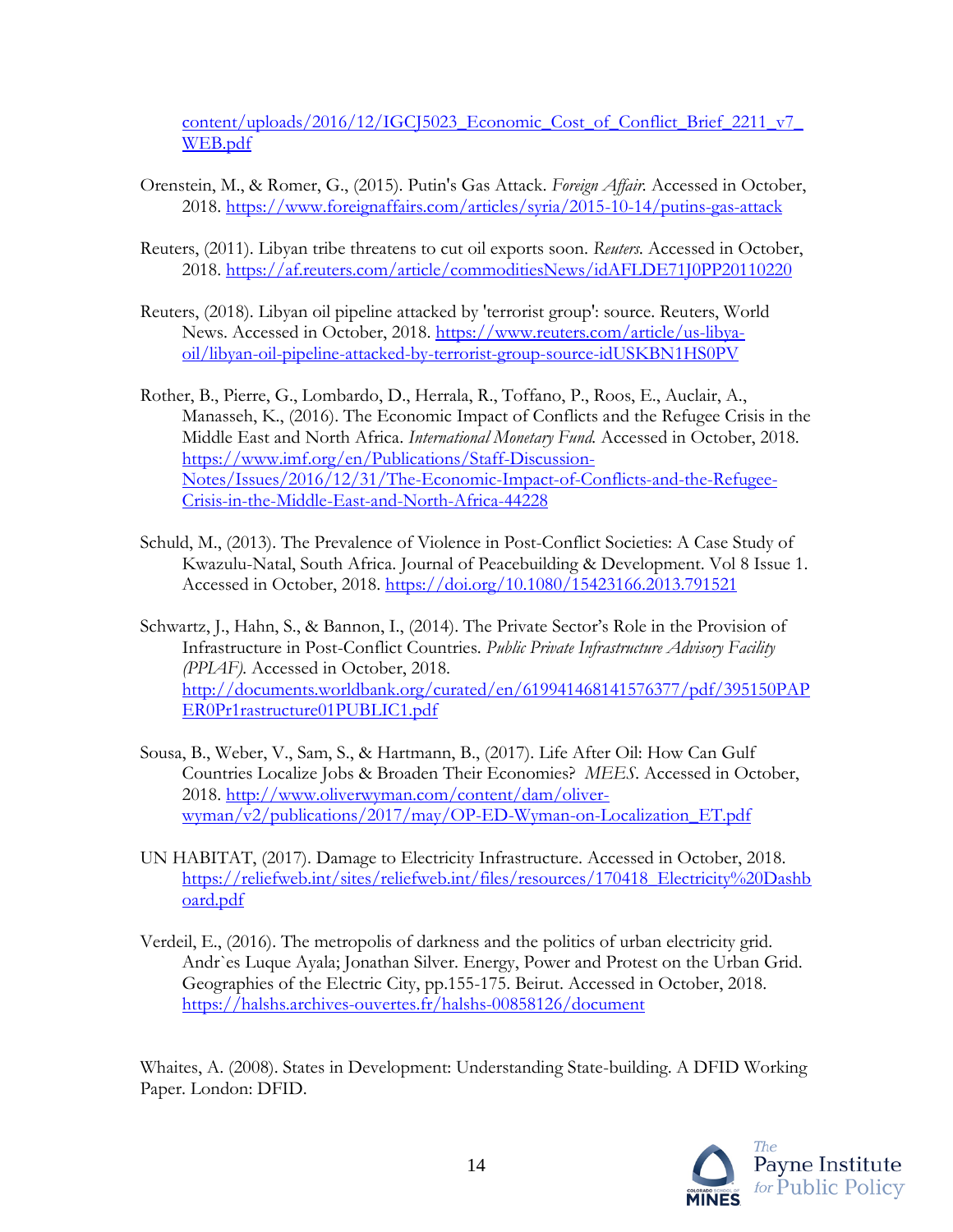- World Bank, (2017a). Republic of Yemen Restoring and Expanding Energy Access Power Sector Reengagement Note. *World Bank Group. Report No: ACS22319*. Accessed in October, 2018. [http://documents.worldbank.org/curated/en/655811496412539032/pdf/P158449-](http://documents.worldbank.org/curated/en/655811496412539032/pdf/P158449-Output-Yemen-Power-Sector-Reengagement-Note.pdf) [Output-Yemen-Power-Sector-Reengagement-Note.pdf](http://documents.worldbank.org/curated/en/655811496412539032/pdf/P158449-Output-Yemen-Power-Sector-Reengagement-Note.pdf)
- World Bank, (2017b). The Visible Impacts of the Syrian War May Only be the Tip of the Iceberg. *The World Bank*. Accessed in October, 2018. [https://www.worldbank.org/en/news/press-release/2017/07/18/the-visible-impacts](https://www.worldbank.org/en/news/press-release/2017/07/18/the-visible-impacts-of-the-syrian-war-may-only-be-the-tip-of-the-iceberg)[of-the-syrian-war-may-only-be-the-tip-of-the-iceberg](https://www.worldbank.org/en/news/press-release/2017/07/18/the-visible-impacts-of-the-syrian-war-may-only-be-the-tip-of-the-iceberg)
- World Bank, (2017c). STATE OF ELECTRICITY ACCESS REPORT 2017. *World Bank Group*. Accessed in October, 2018. [http://documents.worldbank.org/curated/en/285651494340762694/pdf/114841-](http://documents.worldbank.org/curated/en/285651494340762694/pdf/114841-ESM-PUBLIC-P148200-32p-FINALSEAROverviewWEB.pdf) [ESM-PUBLIC-P148200-32p-FINALSEAROverviewWEB.pdf](http://documents.worldbank.org/curated/en/285651494340762694/pdf/114841-ESM-PUBLIC-P148200-32p-FINALSEAROverviewWEB.pdf)
- World Bank, (2018). Consultations for Solomon Islands Country Partnership Framework (CPF) 2018-2023. Accessed in October, 2018. [https://consultations.worldbank.org/consultation/consultations-solomon-islands](https://consultations.worldbank.org/consultation/consultations-solomon-islands-country-partnership-framework-cpf-2018-2023)[country-partnership-framework-cpf-2018-2023](https://consultations.worldbank.org/consultation/consultations-solomon-islands-country-partnership-framework-cpf-2018-2023)

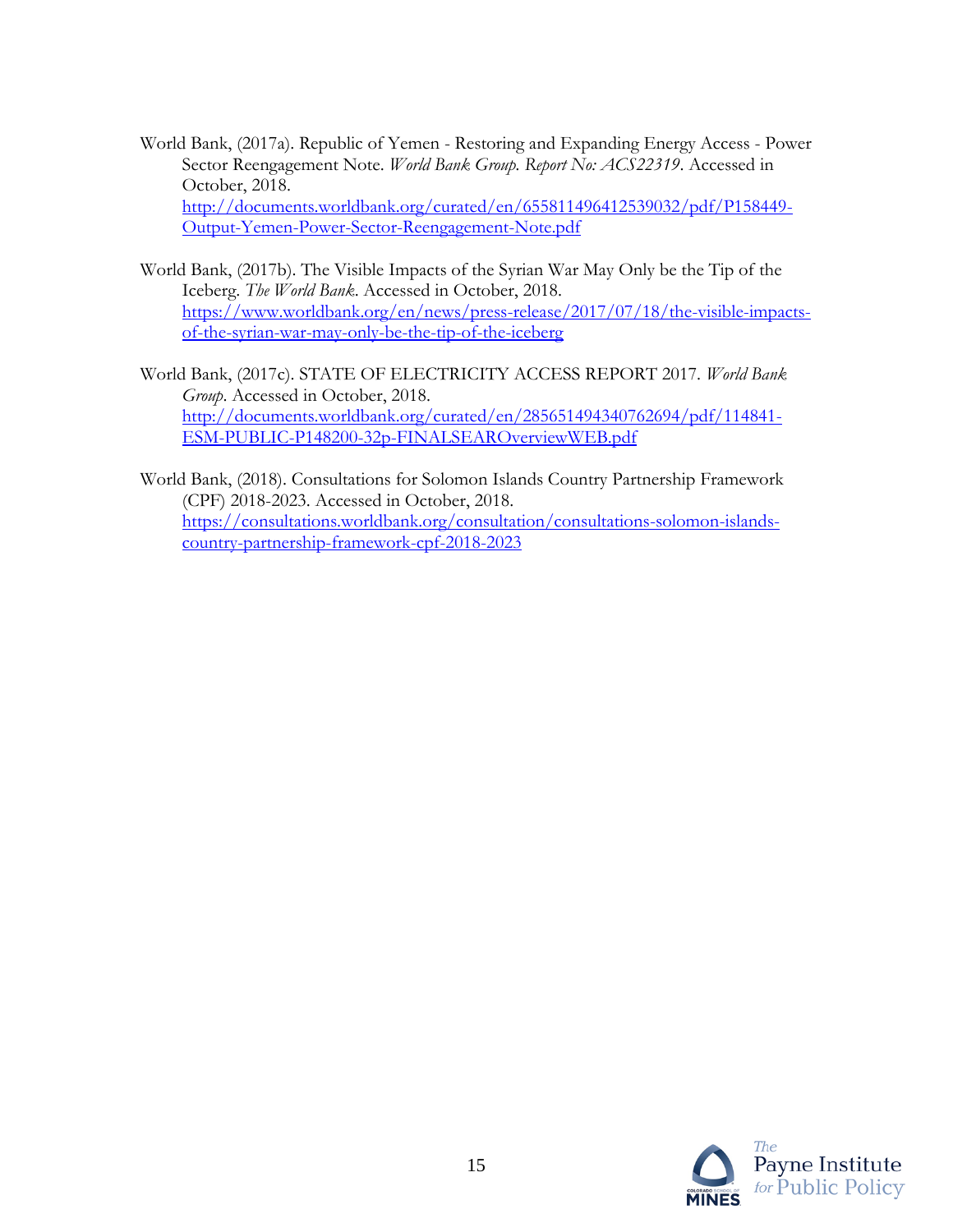## **ABOUT THE AUTHORS**

This paper was authored by Ali Ahmad, Director, Program on Energy Policy & Security in the Middle East, Issam Fares Institute for Public Policy and International Affairs, American University of Beirut; Philippe Chite, Researcher, American University of Beirut and Jamal Saghir Professor of Practice at the Institute for the Study of International Development at McGill University, Montreal, Senior Fellow at the Payne Institute, Colorado School of Mines; and Affiliated Scholar, Issam Fares Institute for Public Policy and International Affairs, American University of Beirut.



```
COLORADOSCHOOLOFMINES
```